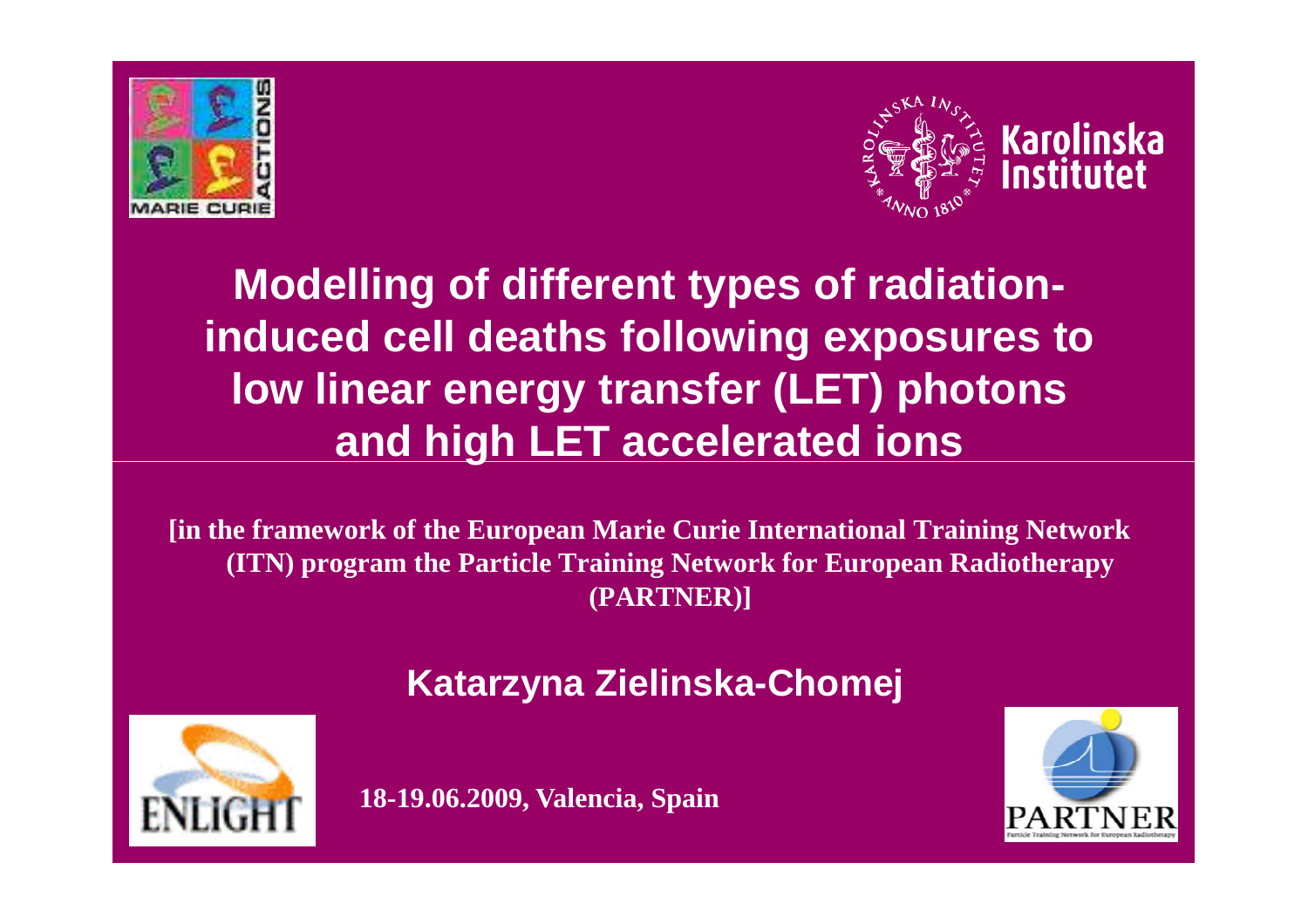**Supervisors of the project (KI):**



**Margareta Edgren, PhD, Associate Prof**

**Annelie Meijer, PhD, Assistant Prof**

**Anders Brahme, Professor**

**Katarzyna Zielinska-Chomej PhD student** 

**Karolinska Institutet Dept of Oncology-Pathology Medical Radiation Physics Cancer Centre Karolinska Karolinska University Hospital Stockholm, Sweden** 



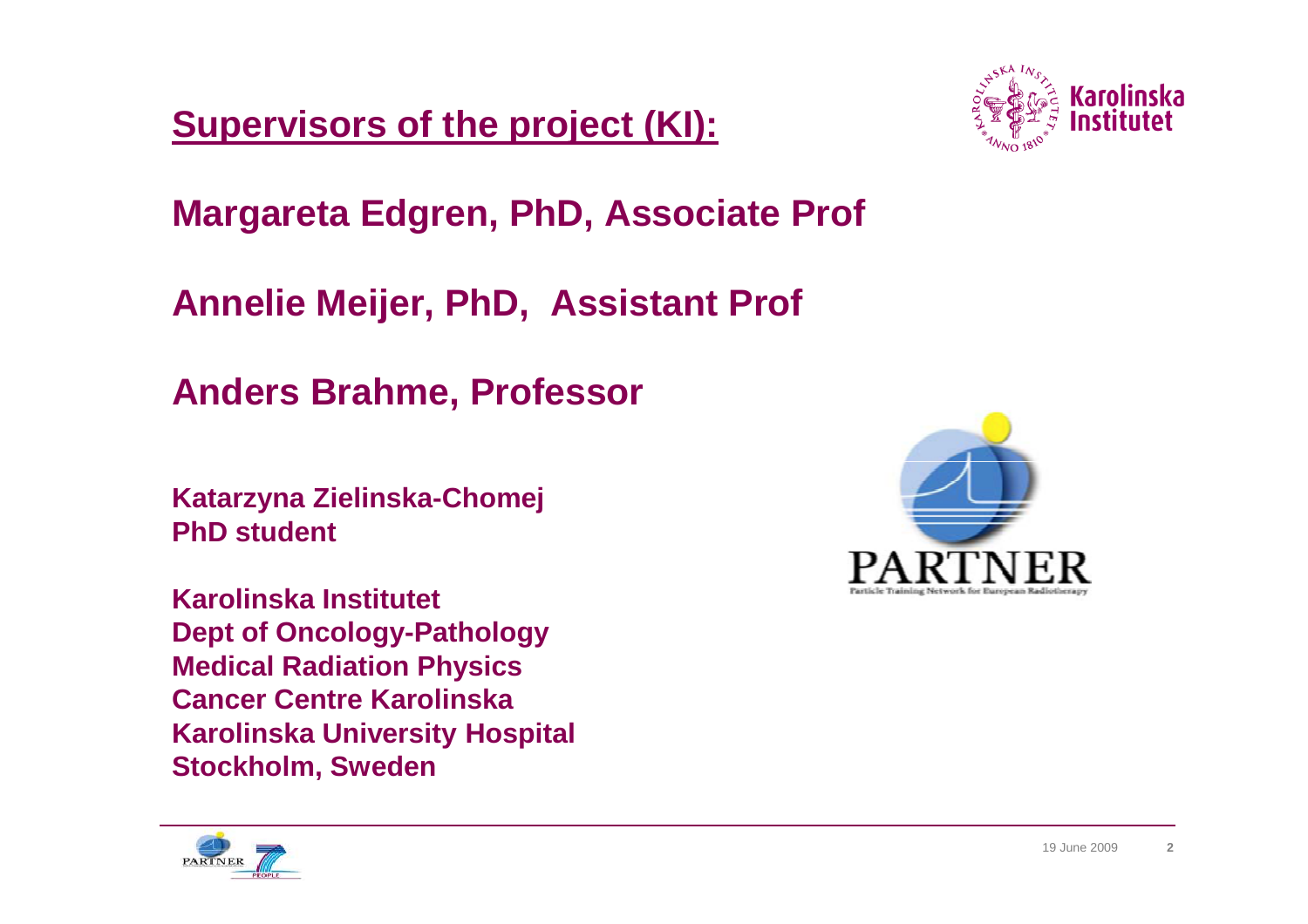

## **Aims of the project:**

**The aim of this project is to in vitro, in human normal and tumour cells with different origin and gene-status investigate and compare:**

 **the sensitivity of low linear energy transfer (LET) radiation exposure on clonogenic cell survival and different types of cell death, e.g. apoptosis, necrosis, mitotic catastrophe, autophagy and senescence**

 **the sensitivity of high LET proton, carbon and nitrogen ion exposures on clonogenic cell survival and different types of cell deaths**

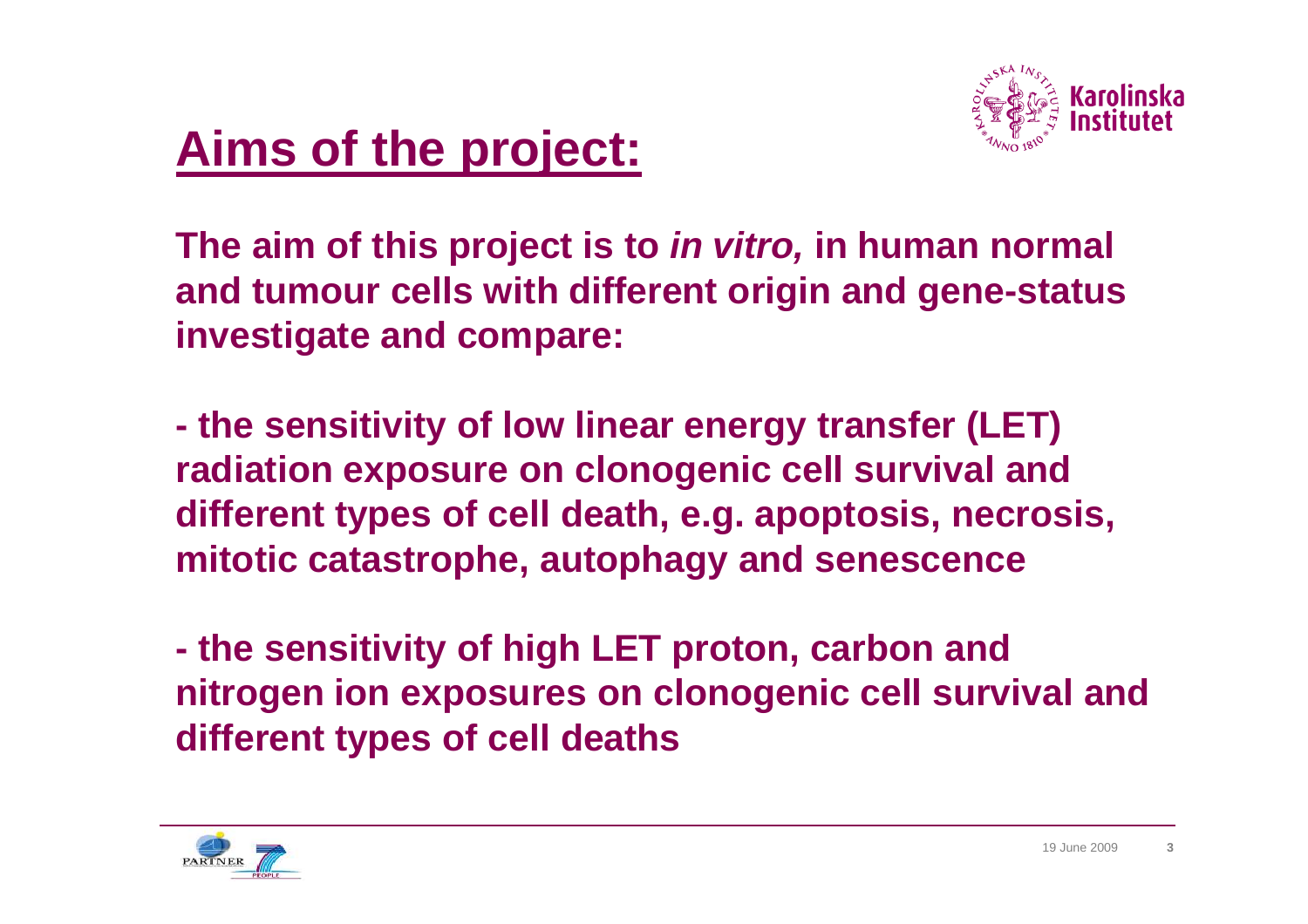

## **Aims of the project:**

 **the relative biological effectiveness (RBE) of protons, carbon and nitrogen ions in comparison with low LETphotons with regard to clonogenic cell survival and different types of cell deaths using and developingdifferent mathematical models**

 **cell survival after micro-beam carbon and nitrogenion exposure**

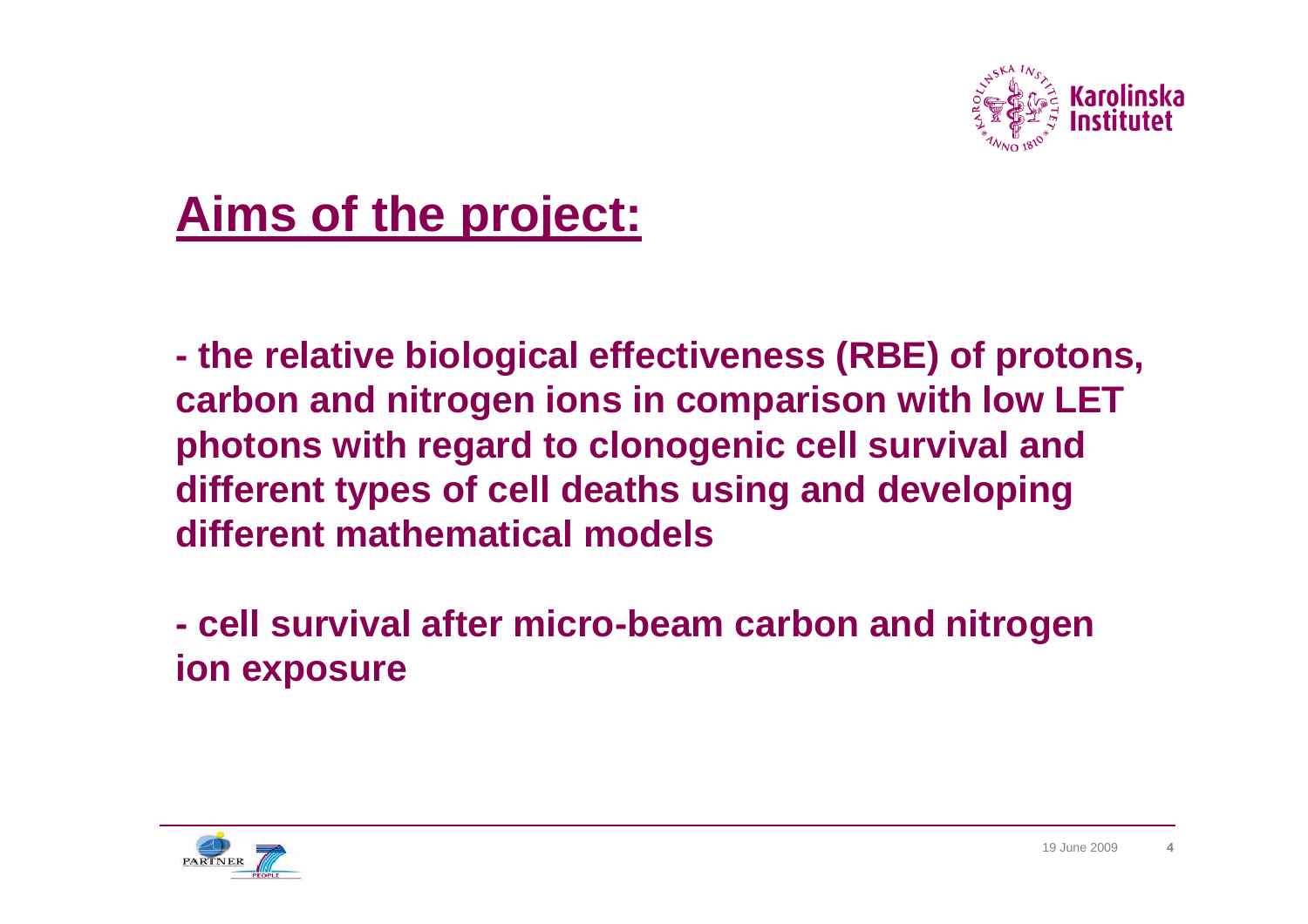# **Radiation facilities**



The Svedberg Laboratory,Uppsala, Sweden

GSI, Centre for Heavy Ion Research, Darmstadt, Germany



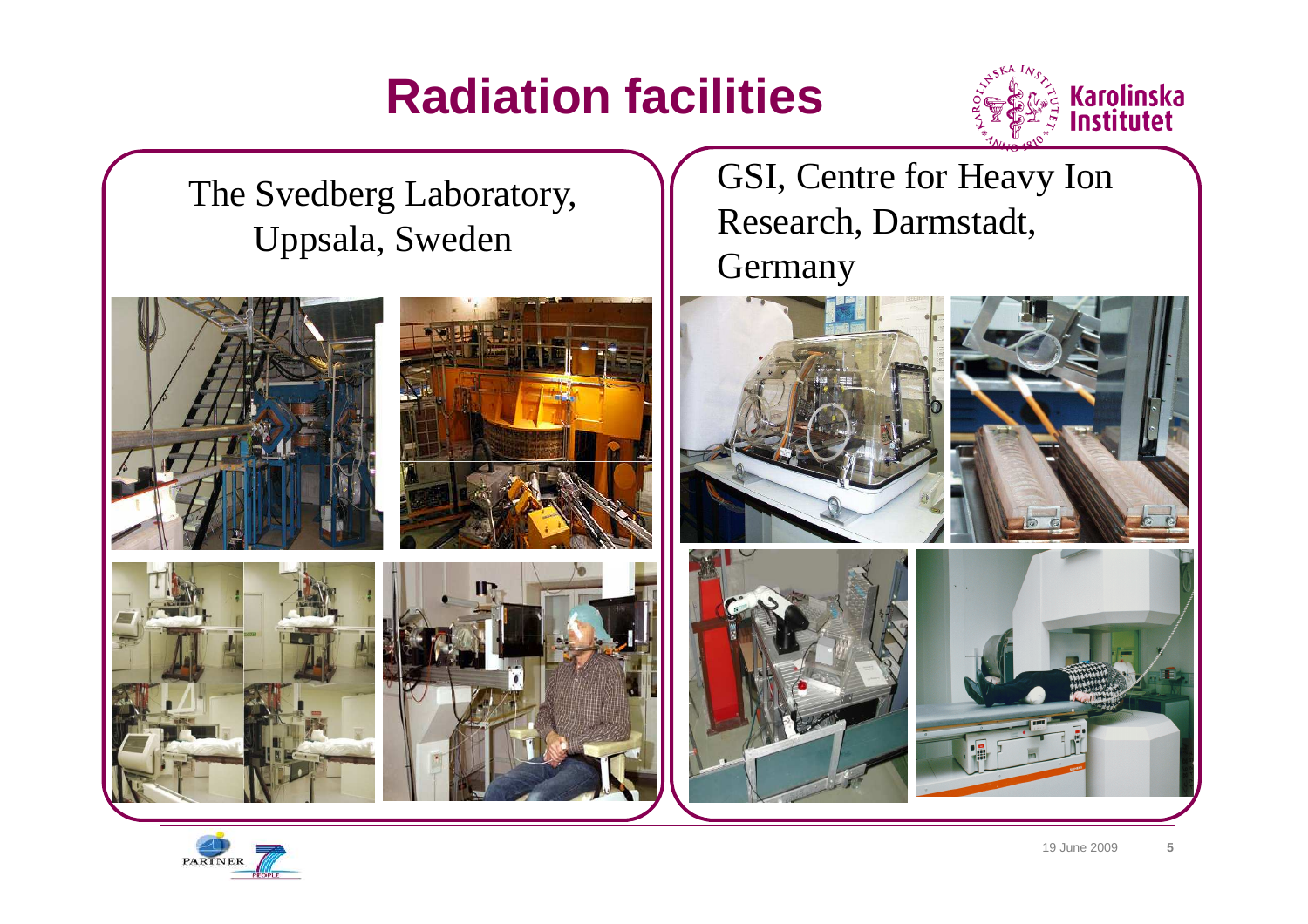### **Methods**



**Dose response curves for clonogenic cell survival will be established and analysis of different modes of cell death will be studied following different LET irradiations.** 



**Typical cell survival curves from low- and high-LET radiation[Pouget JP et al., 2001]**

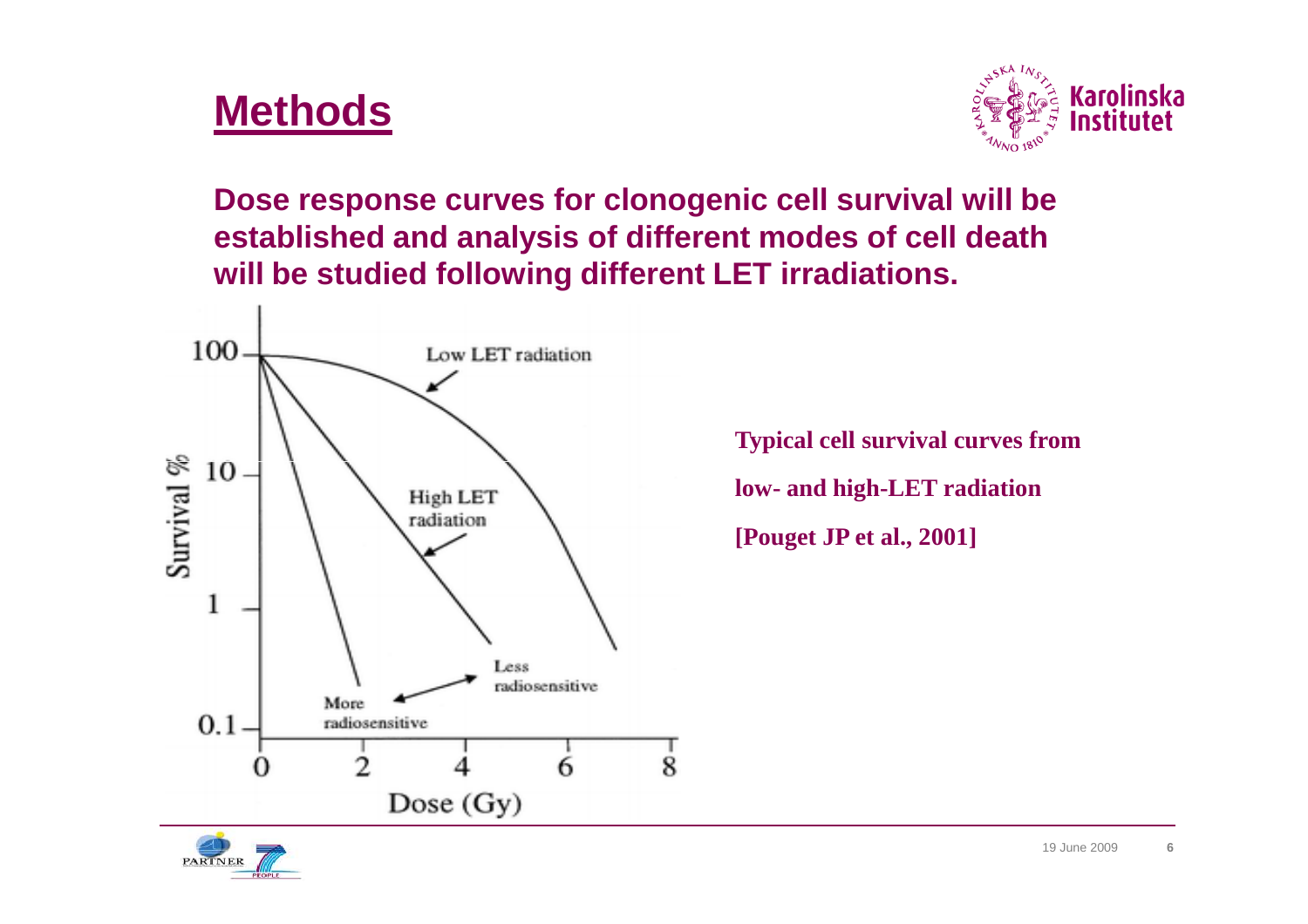#### **Some of the mechanisms influencing the cellular choice between life and death after exposure to ionising radiation.**



**AIF is involved in the early induction of high LET radiation-induced apoptosis in human glioma cells**

**Karolinska** Institutet

 $\sqrt{S_{\rm k}^{K}}$   $I_{N}$ 



**M059K cells 3 h after exposure to 4 Gy of high LET nitrogen ions (140 keV/µm).**

**[Meijer AE et al.]**

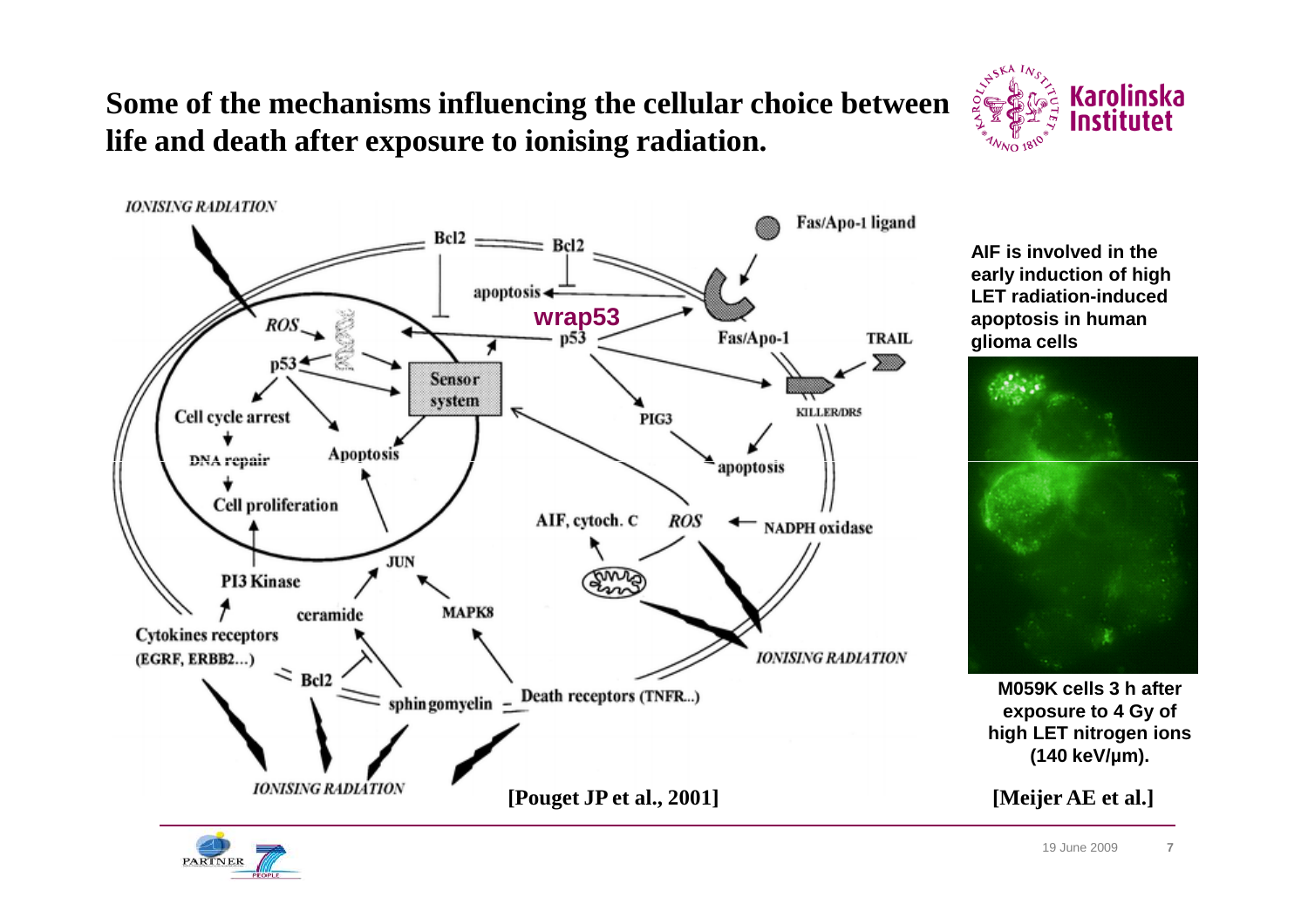

**It has been reported that a variety of charged particles are more effective in inducing apoptosis than low linear energy transfer (LET) in cells withdifferent origin and gene status (Meijer et al. 1998, 2001, 2005; Coelho et al. 2001; Holgersson et al. 2003).** 

**However, there are several reports on that accelerated ions with high LET induce apoptosis independently of the p53 gene status of the tumour, but there are also some results suggesting the involvement of p53 in high LET radiation-induced responses (Yamakawa et al. 2008; Mori et al. 2009).** 

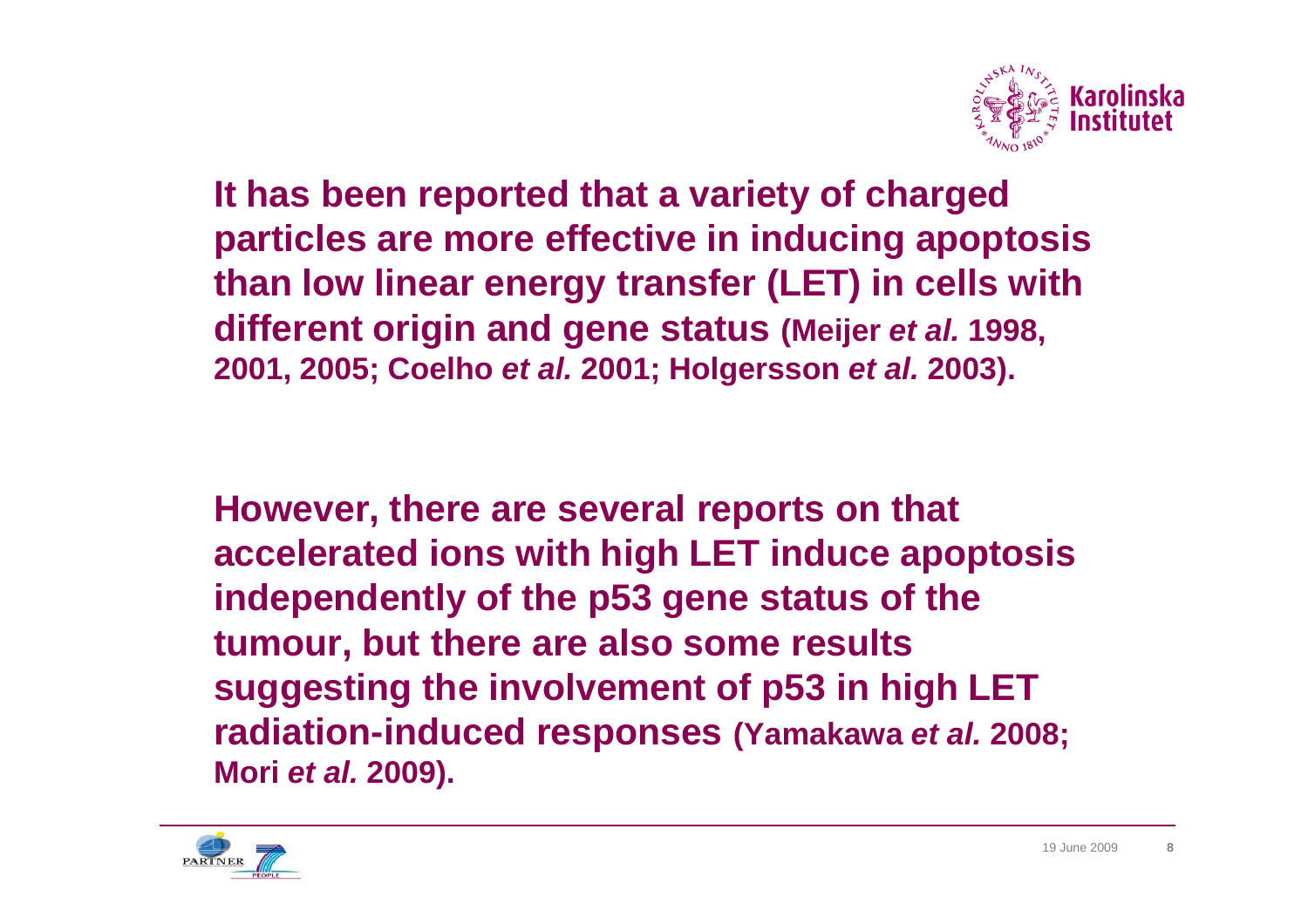### **Methods:**



**(1) morphological examinations of cells in microscope after staining with different dyes and immunochemistry,**

- **(2) measurements of apoptotic bodies using flow cytometryand microscopy,**
- **(3) enzymatic DNA-fragmentation by gel-electrophoresis analysis (DNA-ladders).**

**For clonogenic cell survival different cell survival models (e.g. LQ, RCR and LEM) will be used and the underlying molecular mechanisms will be investigated using Western Blot, ELISA and array techniques.**

**Ion- and LET dependent relative biological effectiveness (RBE) for cell survival and different types of cell death will be determined in chosen cancer cell lines.**

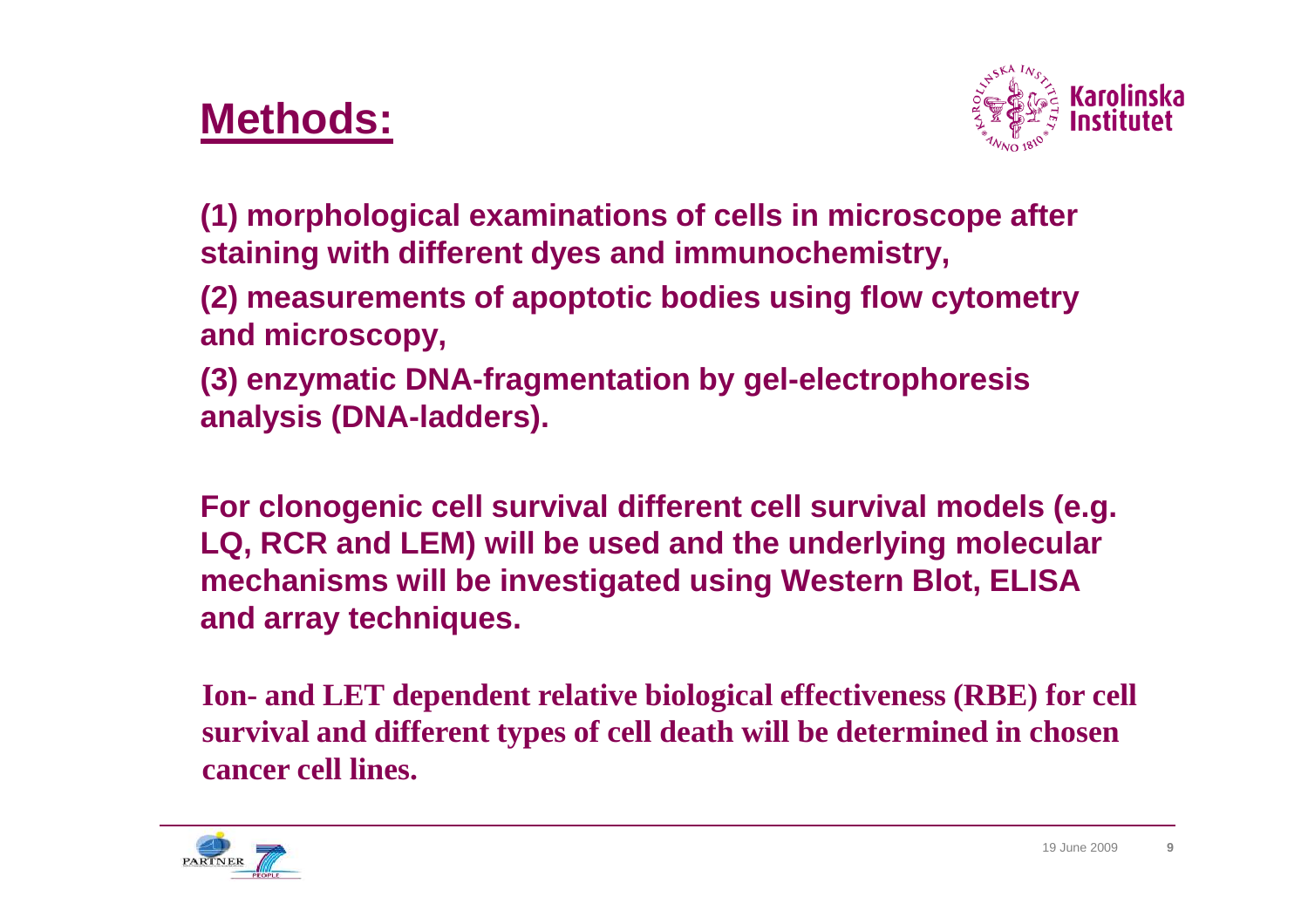

## **Significance of the project:**

**- Improved knowledge and understanding of the effects of agents that induce different types of cellular damage, e.g. low and high LET radiation, and thereby also different types of cell death pathways, could lead to new and better treatment forms for (radio)resistant tumours.**

**- Improving the quality of life for patients with cancers by optimising the radiation therapy treatment using ions.**